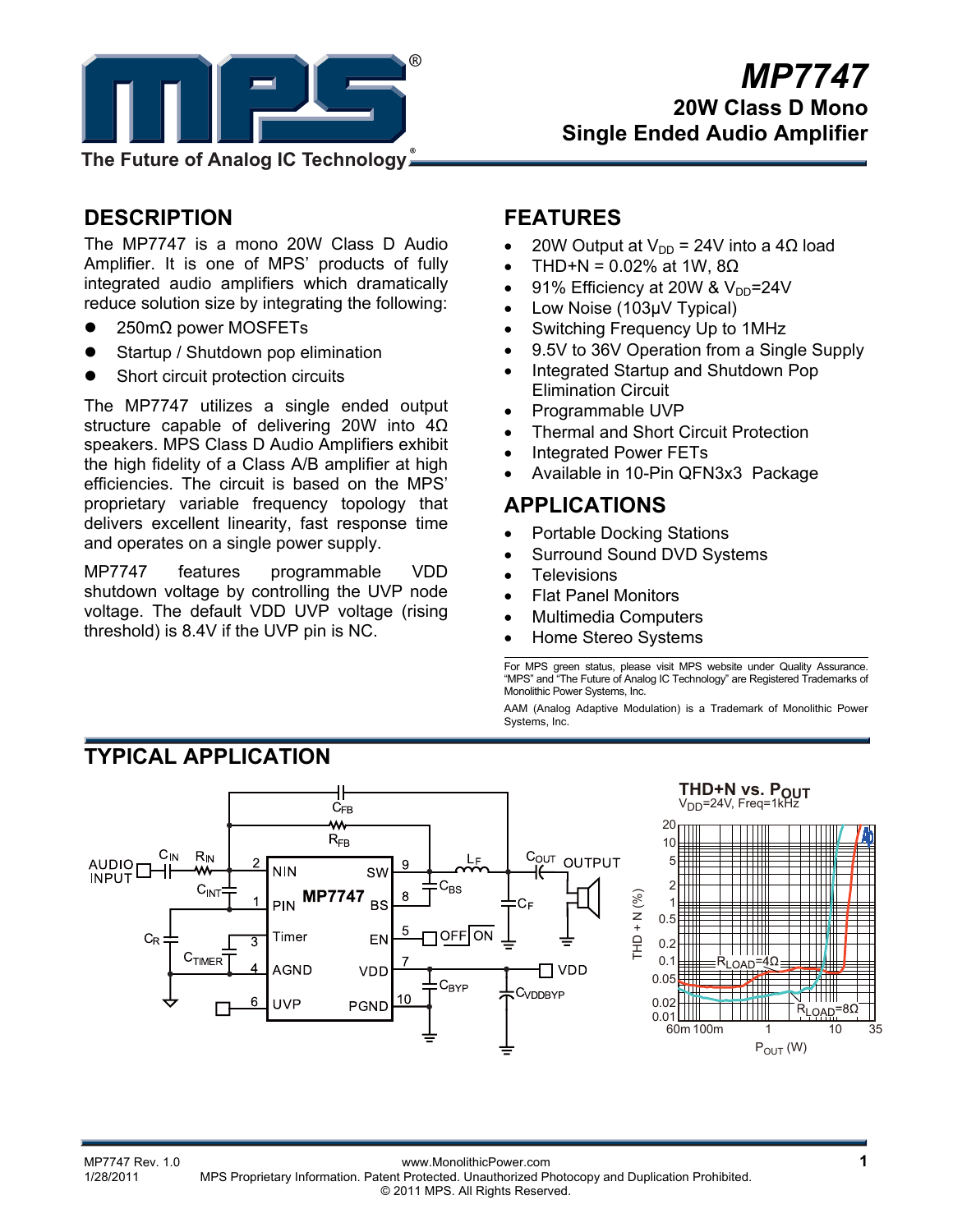

## **ORDERING INFORMATION**

| <b>Part Number*</b> | Package             | Top Marking | Free Air Temperature $(T_A)$         |
|---------------------|---------------------|-------------|--------------------------------------|
| MP7747DQ            | $QFM10$ (3mm x 3mm) | AAZ         | -40 $^{\circ}$ C to +85 $^{\circ}$ C |

\* For Tape & Reel, add suffix –Z (e.g. MP7747DQ–Z). For RoHS compliant packaging, add suffix –LF (e.g. MP7747DQ–LF–Z)



# **ABSOLUTE MAXIMUM RATINGS (1)**

| ADJULU I L MAAIMUM INATINUJ                               |  |
|-----------------------------------------------------------|--|
|                                                           |  |
| BS Voltage $V_{SW}$ – 0.3V to $V_{SW}$ + 6.5V             |  |
|                                                           |  |
|                                                           |  |
|                                                           |  |
| Continuous Power Dissipation $(T_A = +25^{\circ}C)^{(2)}$ |  |
|                                                           |  |
|                                                           |  |
|                                                           |  |
| Storage Temperature -65°C to +150°C                       |  |
|                                                           |  |

### *Recommended Operating Conditions* **(3)**

| Supply Voltage V <sub>DD</sub> 9.5V to 36V     |  |
|------------------------------------------------|--|
| Operating Junct. Temp. $(T_J)$ -40°C to +125°C |  |

# *Thermal Resistance* **(4)** *θJA θJC*

3x3 QFN10 .............................. 50 ...... 12 ....... °C

#### **Notes:**

- 1) Exceeding these ratings may damage the device.
- 2) The maximum allowable power dissipation is a function of the maximum junction temperature  $T<sub>1</sub>$  (MAX), the junction-toambient thermal resistance  $\theta_{JA}$ , and the ambient temperature  $T_A$ . The maximum allowable continuous power dissipation at any ambient temperature is calculated by PD (MAX) =  $(T_J(MAX)-T_A)/\theta_{JA}$ . Exceeding the maximum allowable power dissipation will cause excessive die temperature, and the regulator will go into thermal shutdown. Internal thermal shutdown circuitry protects the device from permanent damage.
- 3) The device is not guaranteed to function outside of its operating conditions.
- 4) Measured on JESD51-7, 4-layer PCB.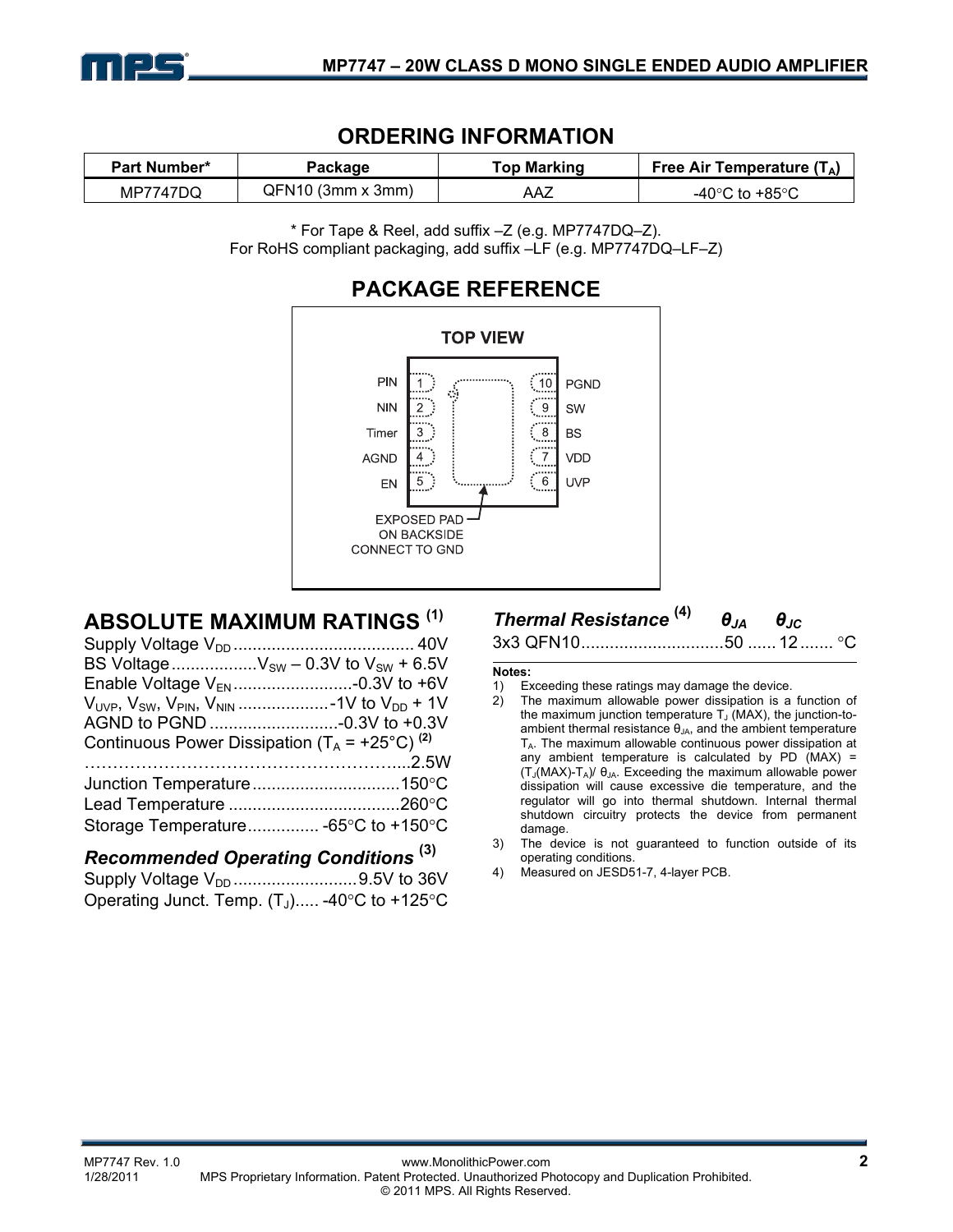# **ELECTRICAL CHARACTERISTICS (5, 6)**

### $V_{DD}$  = 24V,  $V_{EN}$  = 5V,  $T_A$  = +25°C, unless otherwise noted.

| <b>Parameters</b>                                                   | Symbol           | <b>Condition</b>             | Min | <b>Typ</b> | <b>Max</b> | <b>Units</b>    |
|---------------------------------------------------------------------|------------------|------------------------------|-----|------------|------------|-----------------|
| <b>Supply Current</b>                                               |                  |                              |     |            |            |                 |
| <b>Standby Current</b>                                              |                  | $V_{EN}$ = 0V, NIN=PIN=Float |     | 70         |            | μA              |
| <b>Quiescent Current</b>                                            | Ιo               | SW=Low                       |     | 1.5        | 3.0        | mA              |
| <b>Output Drivers</b>                                               |                  |                              |     |            |            |                 |
| SW On Resistance                                                    |                  | Sourcing and Sinking         |     | 0.25       |            | Ω               |
| <b>Short Circuit Current</b>                                        |                  | Sourcing and Sinking         |     | 4.5        |            | A               |
| <b>Inputs</b>                                                       |                  |                              |     |            |            |                 |
| <b>EN Enable Threshold Voltage</b>                                  |                  | V <sub>EN</sub> Rising       |     | 1.4        | 2.0        | V               |
|                                                                     |                  | V <sub>EN</sub> Falling      | 0.4 | 1.0        |            | V               |
| <b>EN Enable Input Current</b>                                      |                  | $V_{EN} = 5V$                |     | 5          |            | μA              |
| <b>External Undervoltage</b><br>Detection                           | $V_{\text{UVP}}$ |                              |     | 4          |            | $\vee$          |
| <b>External Undervoltage</b><br><b>Detection Dysteresis Voltage</b> | $V_{Hys}$        |                              |     | 0.3        |            | $\vee$          |
| <b>Thermal Shutdown</b>                                             |                  |                              |     |            |            |                 |
| <b>Thermal Shutdown Trip Point</b>                                  |                  | T <sub>J</sub> Rising        |     | 150        |            | $\rm ^{\circ}C$ |
| <b>Thermal Shutdown Hysteresis</b>                                  |                  |                              |     | 30         |            | $^{\circ}C$     |

**Note:** 

5) The device is not guaranteed to function outside its operating rating.<br>6) Electrical Characteristics are for the IC only with no external compon

Electrical Characteristics are for the IC only with no external components except bypass capacitors.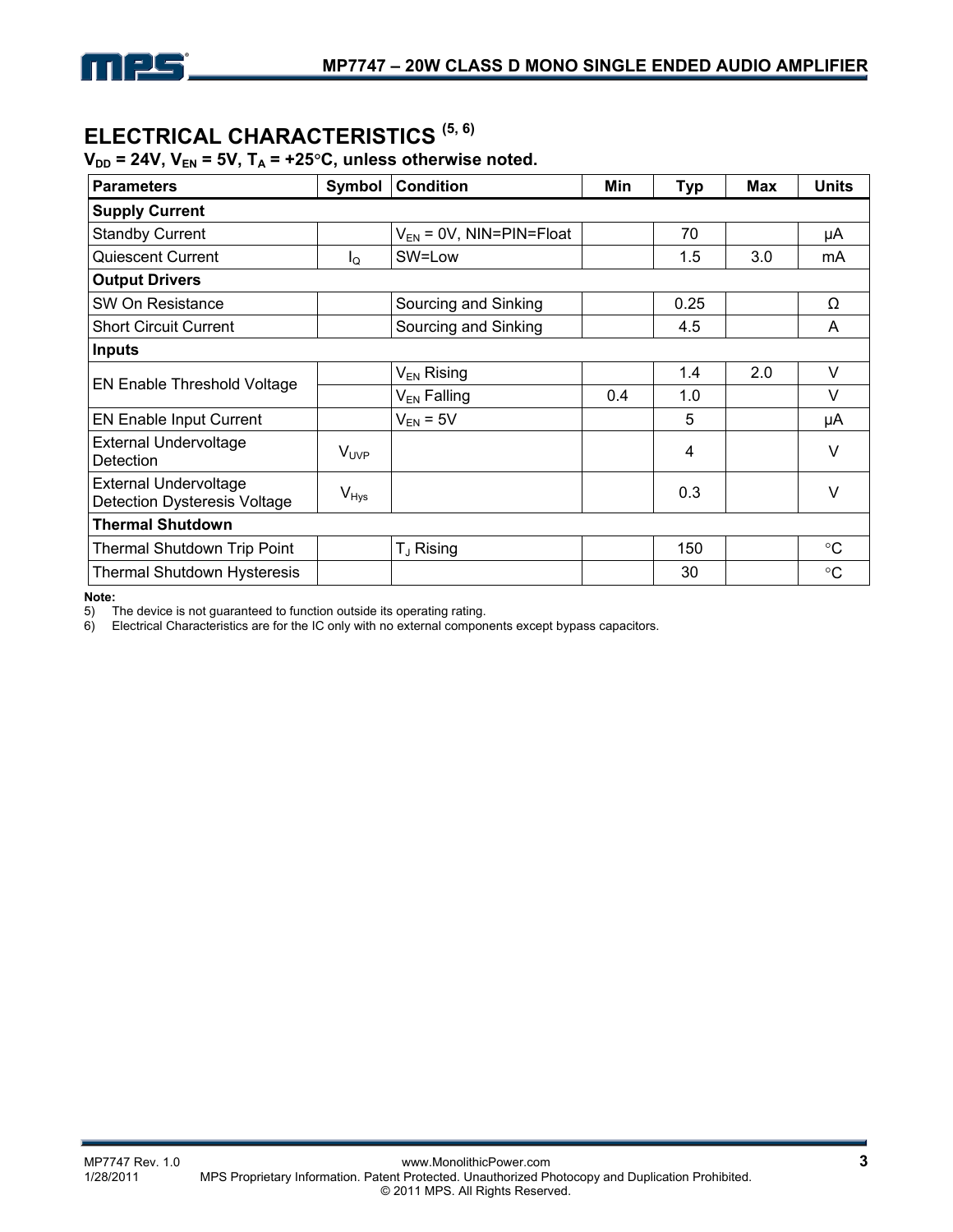

# **OPERATING SPECIFICATIONS (7)**

Circuit of Figure 3,  $V_{DD}$  = 24V, Gain=8.25V/V; V<sub>EN</sub> = 5V, T<sub>A</sub> = +25°C, unless otherwise noted.

| <b>Parameters</b>        | Symbol | <b>Condition</b>                                   | Min         | <b>Typ</b> | Max  | <b>Units</b> |    |
|--------------------------|--------|----------------------------------------------------|-------------|------------|------|--------------|----|
| <b>Standby Current</b>   |        | $V_{FN} = 0V$                                      |             | 90         |      | μA           |    |
| <b>Quiescent Current</b> |        | Switching, no load                                 |             |            | 13   |              | mA |
|                          |        | $f = 1$ kHz, THD+N = 10%, 4 $\Omega$ Load          |             |            | 19.3 |              | W  |
| Power Output             |        | $f = 1kHz$ , THD+N = 10%, 8 $\Omega$ Load          |             | 10.6       |      | W            |    |
| THD+ Noise               |        | $P_{OUT}$ = 1W, f = 1kHz, 4 $\Omega$ Load          |             | 0.06       |      | $\%$         |    |
|                          |        | $P_{OUT}$ = 1W, f = 1kHz, 8 $\Omega$ Load          |             | 0.02       |      | $\%$         |    |
|                          |        | f = 1kHz, $P_{OUT}$ = 19.3W, 4 $\Omega$ Load       |             | 91         |      | $\%$         |    |
| Efficiency               |        | f = 1kHz, $P_{OUT}$ = 10.6W, 8 $\Omega$ Load       |             | 96         |      | $\%$         |    |
| Maximum Power Bandwidth  |        |                                                    |             | 20         |      | <b>kHz</b>   |    |
| Dynamic Range            |        |                                                    |             | 97         |      | dB           |    |
| Noise Floor              |        | A-Weighted                                         |             |            | 103  |              | μV |
| Power Supply Rejection   |        | $V_{CC} = 24V$ ,<br>Gain=8.25V/V,                  | $f = 1kHz$  |            | -59  |              | dB |
|                          |        | $V_{RIPPLE} = 200$ m $V_{PP}$<br>$C_R = 100 \mu F$ | $f = 217Hz$ |            | -59  |              | dB |

**Note:** 

7) Operating Specifications are for the IC in Typical Application circuit (Figure 3).

# **PIN FUNCTIONS**

| Pin#            | <b>Name</b>    | <b>Description</b>                                                                                                                     |
|-----------------|----------------|----------------------------------------------------------------------------------------------------------------------------------------|
| 1               | <b>PIN</b>     | Internal analog reference (VDD/2), connect a bypass capacitor from PIN to AGND $(10\mu F)$ .                                           |
| 2               | <b>NIN</b>     | Amplifier Negative Input. Drive the input signal and close the feedback loop at NIN.                                                   |
| 3               | Timer          | Internal timer input. A capacitor from Timer to AGND sets the internal timer and controls the<br>slew rate of start up source current. |
| 4               | AGND           | Analog Ground. Connect AGND to PGND at a single point.                                                                                 |
| 5               | EN             | Enable Input. Drive EN high to turn on the amplifier, low to turn it off.                                                              |
| 6               | UVP            | Under-voltage protection reference input                                                                                               |
| $\overline{7}$  | VDD.           | Power Supply Input.                                                                                                                    |
| 8               | <b>BS</b>      | High-Side MOSFET Bootstrap Input. A capacitor from BS to SW supplies the gate drive<br>current to the internal high-side MOSFET.       |
| 9               | <b>SW</b>      | Switched Power Output. Connect the LC filter between SW and the output coupling<br>capacitor.                                          |
| 10 <sup>°</sup> | <b>PGND</b>    | Power Ground. Connect PGND to AGND at a single point.                                                                                  |
|                 | Exposed<br>Pad | Connect exposed pad to GND plane for proper thermal performance.                                                                       |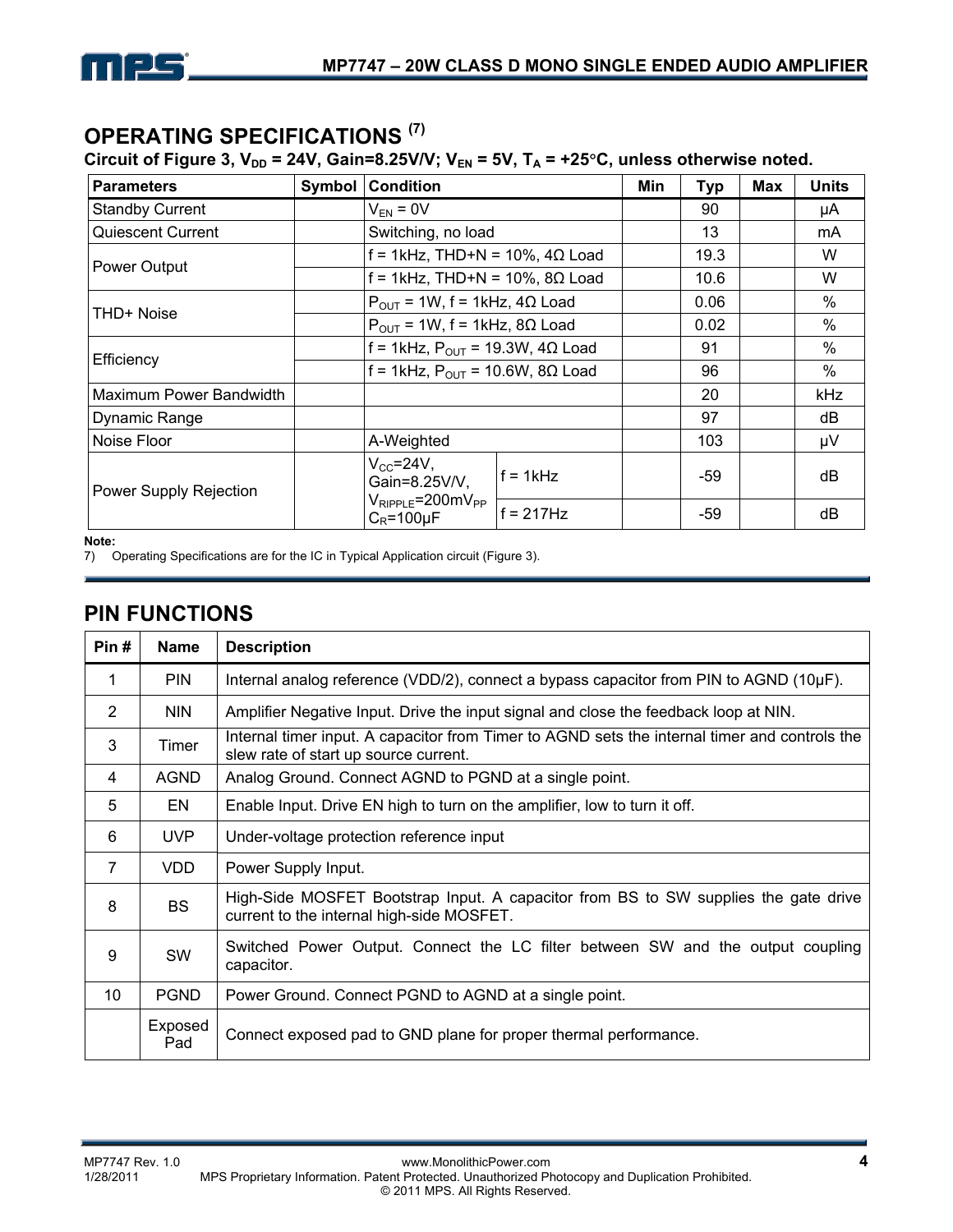

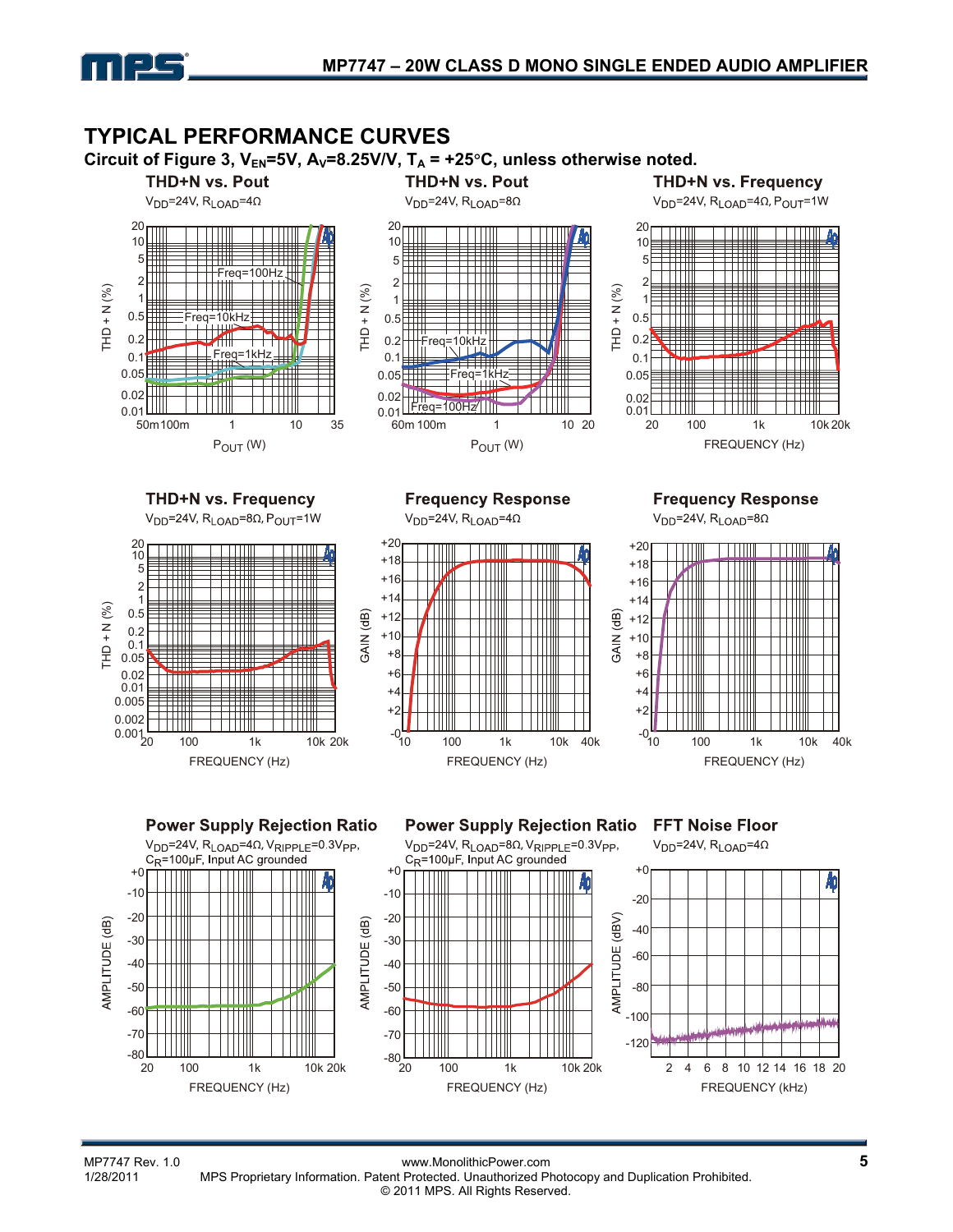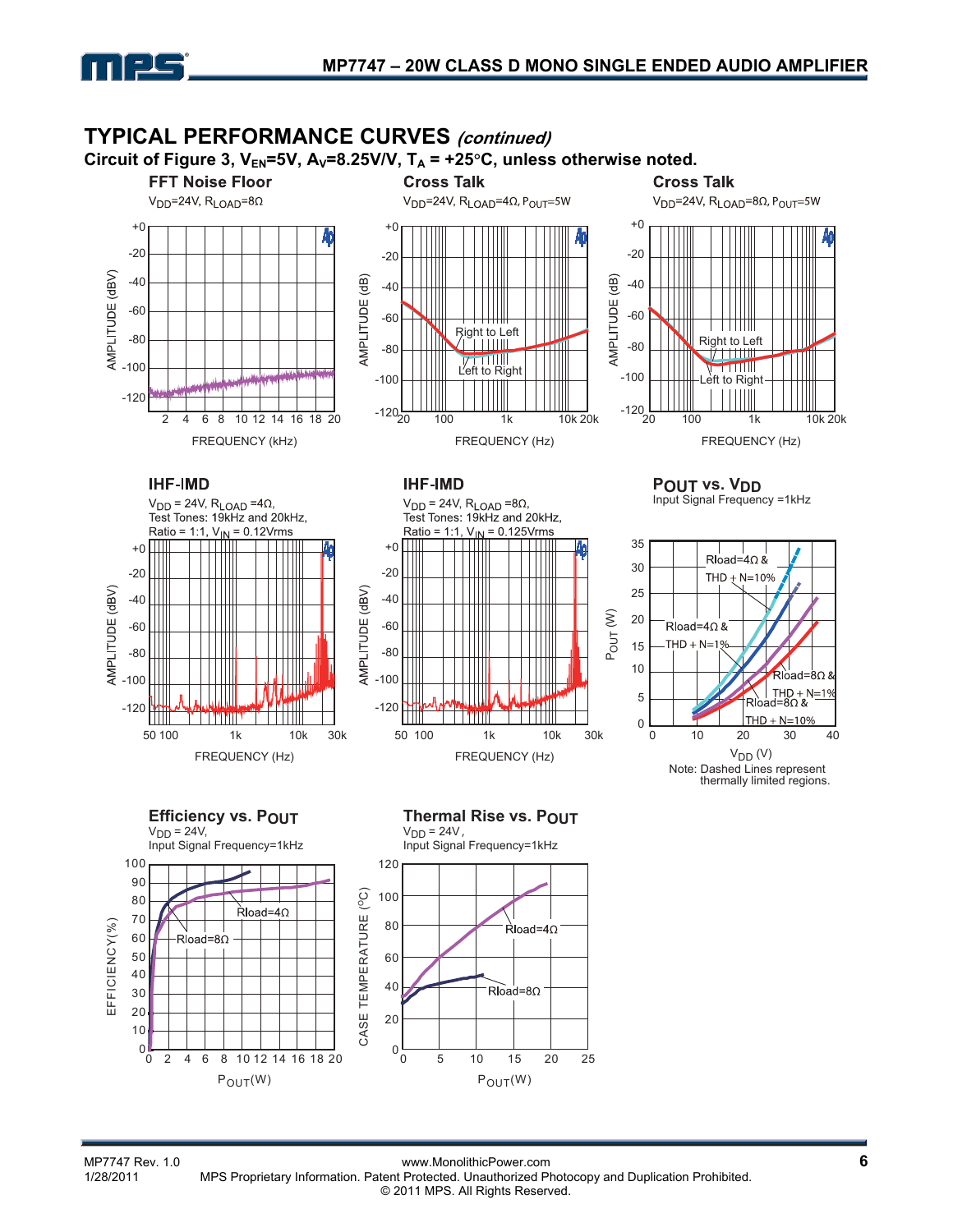

# **BLOCK DIAGRAM**

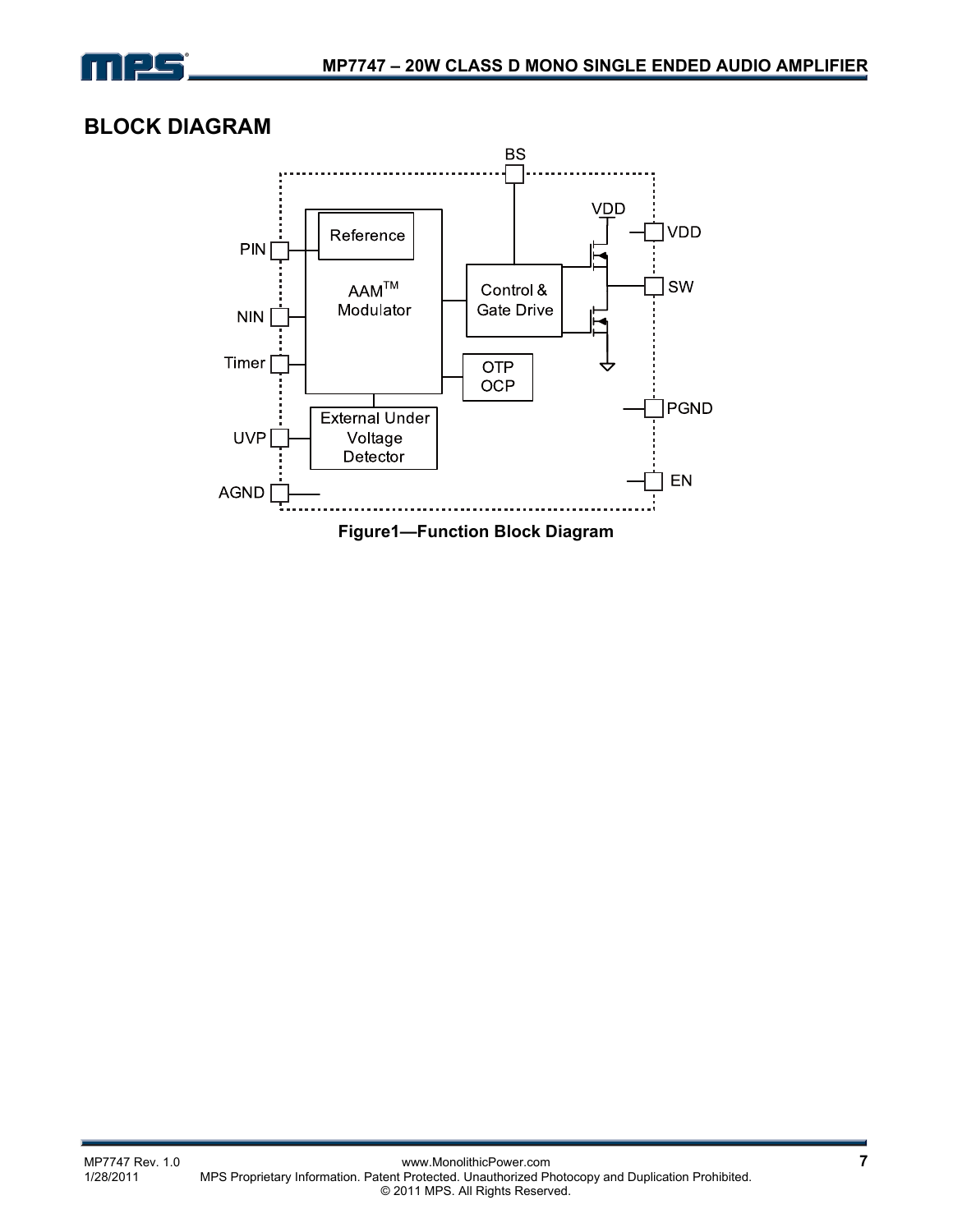

# **OPERATION**

The MP7747 is a single-ended Class D audio amplifier. It uses the Monolithic Power Systems patented Analog Adaptive Modulation<sup>™</sup> to convert the audio input signal into pulses. These pulses drive an internal high-current output stage and, when filtered through an external inductor-capacitor filter, reproduce the input signal across the load. Because of the switching Class D output stage, power dissipation in the amplifier is drastically reduced when compared to Class A, B or A/B amplifiers while maintaining high fidelity and low distortion.

The amplifier uses differential input to the modulator. PIN is the positive input and NIN is the negative input. PIN is set to half the DC power supply input voltage  $(V_{DD}/2)$  by the internal circuit, so the common mode voltage of the input NIN should be set to half the DC power supply input voltage  $(V_{DD}/2)$ . The input capacitor  $C_{\text{IN}}$  couple the AC signal at the input.

The amplifier voltage gain is set by the combination of the input resister  $R_{IN}$  and the feedback resistor  $R_{FB}$  and is calculated by the equation:

$$
AV = \frac{-R_{FB}}{R_{IN}}
$$

The output driver stage uses two 250mΩ N-Channel MOSFETs to deliver the pulses to the LC output filter which in turn drives the load. To fully enhance the high-side MOSFET, the gate is driven to a voltage higher than the source by the bootstrap capacitor between SW and BS. While the output is driven low, the bootstrap capacitor is charged from  $V_{DD}$  through an internal circuit on the MP7747. The gate of the high-side MOSFET is driven high from the voltage at BS, forcing the MOSFET gate to a voltage higher than  $V_{DD}$  and allowing the MOSFET to fully turn on, reducing power loss in the amplifier.

### **Pop Elimination**

The capacitor  $C_{\text{OUT}}$  blocks the DC signal and pass only AC signals to the load. To insure that the amplifier passes low frequency signals, the time constant of  $C_{OUT}R_{LOAD}$  needs to be long. However, when EN is asserted, the capacitor charges over a long period and in a normal amplifier can result in a turn on and turn off "pop."

The MP7747 integrates a source current function to charge the AC coupling capacitor Cout and Cin at the start up moment. The start up source current slew rate is adjustable by selecting different capacitance of timer capacitor Ctimer. The larger the Ctimer capacitance is, the smaller the start up current slew rate is. The recommended 2.2µF capacitor Ctimer results in a start up current slew rate of approximately 20mA/350ms which would help to minimize the turn on pop.

After driving EN pin low, output SW will be set to high impedance immediately which would help to eliminate the turn off pop.

### **Short Circuit/Overload Protection**

The MP7747 has internal overload and short circuit protection. The currents in both the highside and low-side MOSFETs are measured and if the current exceeds the 4.5A short circuit current limit, both MOSFETs are turned off. The MP7747 then restarts with the same start up sequence that is used for normal starting to prevent a pop from occurring after a short circuit condition is removed.

### **Mute/Enable Function**

The MP7747 EN input is an active high enable control. To enable the MP7747, drive EN with a 2.0V or greater voltage. To disable the amplifier, drive it below 0.4V. While the MP7747 is disabled, the VDD operating current is less than 100µA and the output driver MOSFETs are turned off.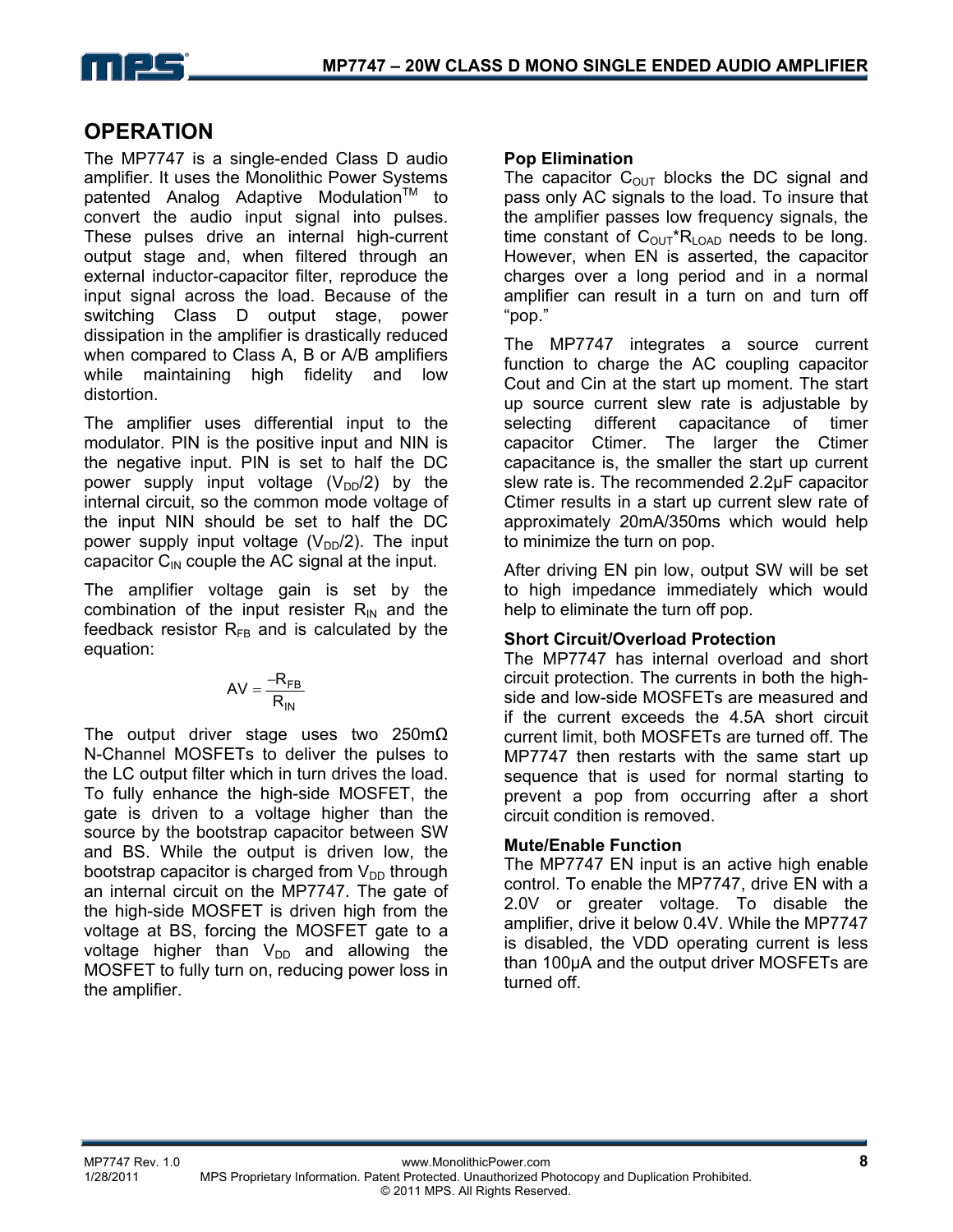

### **Programmable UVP**

MP7747 integrate programmable UVP function, which can be used to shutdown the MP7747 to escape the pop, by controlling the UVP node voltage. The corresponding circuit is shown in the followed figure 2. If the UVP pin is NC, the default VDD UVP voltage (rising threshold) is 8.4V since there is internal voltage divided circuit.

The VDD UVP voltage (rising threshold) can be flexibly adjusted by controlling UVP pin voltage. The recommended VDD shutdown voltage is from 9.5V to power supply. As shown in the figure 2, if external resistor RH and RL is low enough (e.g. RH, RL <  $50kΩ$ ) compared with internal 500kΩ and 550kΩ resistor, the VDD shutdown voltage (rising threshold) can be calculated by the equation:

$$
V_{\text{VDD\_shutdown}} = 4 * \frac{(R_{\text{H}} + R_{\text{L}})}{R_{\text{L}}}
$$

The hysteresis voltage can be calculated by the equation:



**Figure 2—UVP Block Diagram**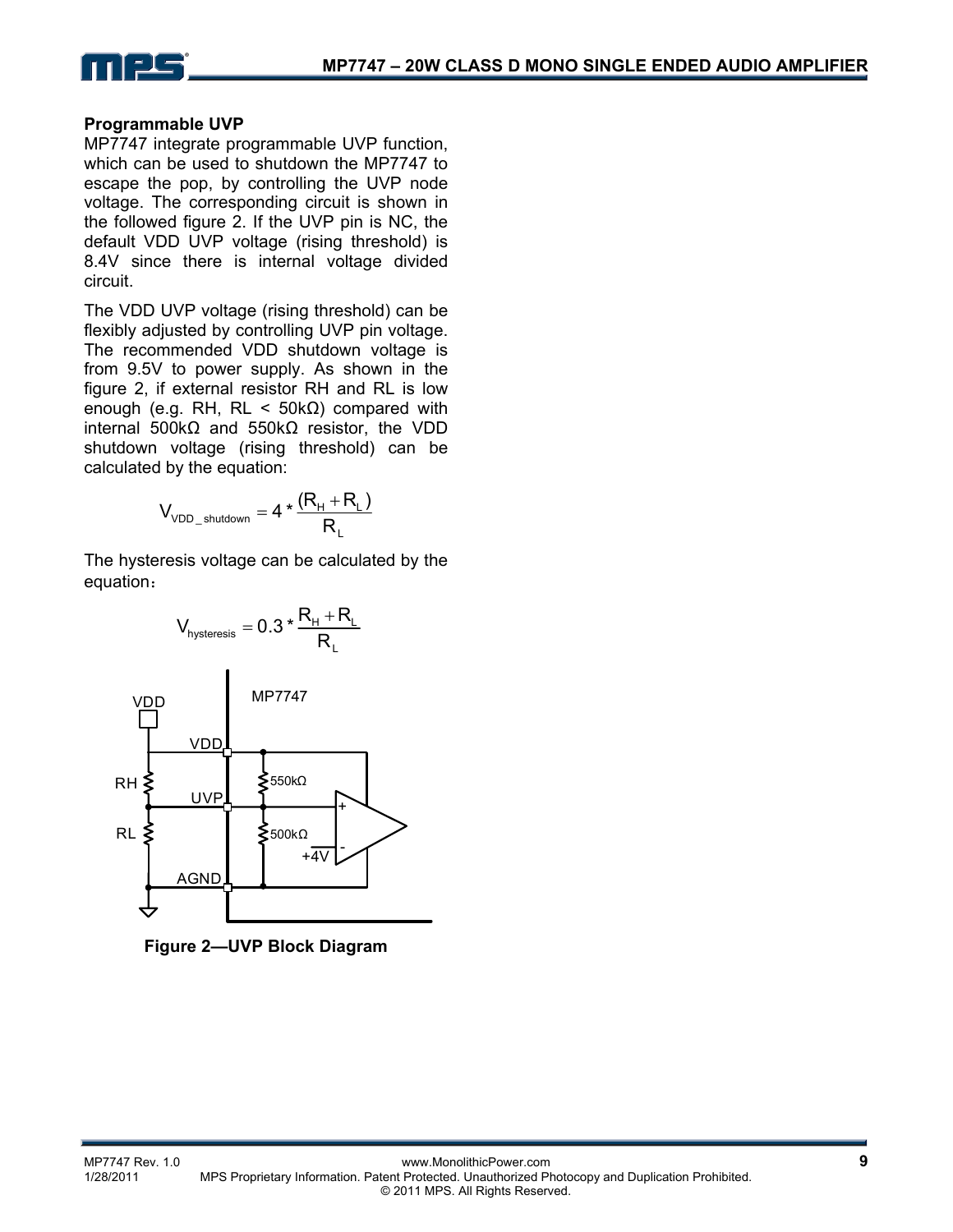# **APPLICATION INFORMATION**

### **COMPONENT SELECTION**

The MP7747 uses a minimum number of external components to complete a stereo Class D audio amplifier. The circuit of Figure 3 should be suitable for most applications, and use the following sections to determine how to customize the amplifier for a particular application.

### **Setting the Voltage Gain**

The maximum output voltage swing is limited by the power supply. To achieve the maximum power out of the MP7747 amplifier, set the gain such that the maximum input signal results in the maximum output voltage swing.

The maximum output voltage swing is  $\pm V_{DD}/2$ . For a given input signal voltage, where  $V_{\text{IN}}(pk)$  is the peak input voltage, the maximum voltage gain is:

$$
A_V(MAX) = \frac{V_{DD}}{2 \times V_{IN}(pk)}
$$

This voltage gain setting results in the peak output voltage approaching it's maximum for the maximum input signal. In some cases the amplifier is allowed to overdrive slightly, allowing the THD to increase at high power levels, and so a higher gain than  $A_V$  (max) is required.

### **Setting the Switching Frequency**

The idle switching frequency (the switching frequency when no audio input is present) is a function of several variables: the supply voltage  $V_{DD}$ , the timing capacitor  $C_{INT}$  and the feedback resistor  $R_{FB}$ . Lower switching frequencies result in more inductor ripple, causing more quiescent output voltage ripple and increasing the output noise and distortion. Higher switching frequencies result in more power loss. The optimum quiescent switching frequency is approximately 600kHz to 700kHz. Refer to the Operating Specifications for recommended values.

| Gain<br>(V/V) | Gain<br>(dB) | $R_{FB}$<br>(kΩ) | $R_{IN}$<br>$(k\Omega)$ | C <sub>INT</sub> | $F_{SW}$ | V <sub>DD</sub><br>(V) |
|---------------|--------------|------------------|-------------------------|------------------|----------|------------------------|
| 3.9           | 11.8         | 39               | 10                      | 6.8nF            | 580kHz   | 12                     |
| 8.2           | 18.3         | 82               | 10                      | 3.3nF            | 580kHz   | 12                     |
| 8.3           | 18.4         | 39               | 4.7                     | 6.8nF            | 580kHz   | 12                     |
| 12.0          | 21.6         | 120              | 10                      | 2.2nF            | 530kHz   | 12                     |
| 17.4          | 24.8         | 82               | 4.7                     | 3.3nF            | 580kHz   | 12                     |
| 25.5          | 28.1         | 120              | 4.7                     | 2.2nF            | 530kHz   | 12                     |
| 5.6           | 15.0         | 56               | 10                      | 8.2nF            | 610kHz   | 24                     |
| 8.2           | 18.3         | 82               | 10                      | 5.6nF            | 650kHz   | 24                     |
| 11.9          | 21.5         | 56               | 4.7                     | 8.2nF            | 610kHz   | 24                     |
| 12.0          | 21.6         | 120              | 10                      | 4.7nF            | 540kHz   | 24                     |
| 17.4          | 24.8         | 82               | 4.7                     | 5.6nF            | 650kHz   | 24                     |
| 25.5          | 28.1         | 120              | 4.7                     | 4.7nF            | 540kHz   | 24                     |
| 33.0          | 30.4         | 330              | 10                      | 1.8nF            | 630kHz   | 24                     |

#### Table 1—Switching Frequency vs. V<sub>DD</sub>, Timing **Capacitor and Feedback Resistor (see Figure 3)**

### **Choosing the LC Filter**

The Inductor-Capacitor (LC) filter converts the pulse train at SW to the output voltage that drives the speaker.

The characteristic frequency of the LC filter needs to be high enough to allow high frequency audio to the output, yet needs to be low enough to filter out high frequency products of the pulses from SW. The characteristic frequency of the LC filter is:

$$
f_0 = \frac{1}{2\pi\sqrt{LC}}
$$

The quality factor  $(Q)$  of the LC filter is important. If this is too low, output noise will increase, if this is too high, then peaking may occur at high signal frequencies reducing the passband flatness. The circuit Q is set by the load resistance (speaker resistance, typically  $4Ω$  or  $8Ω$ ). The Q is calculated as: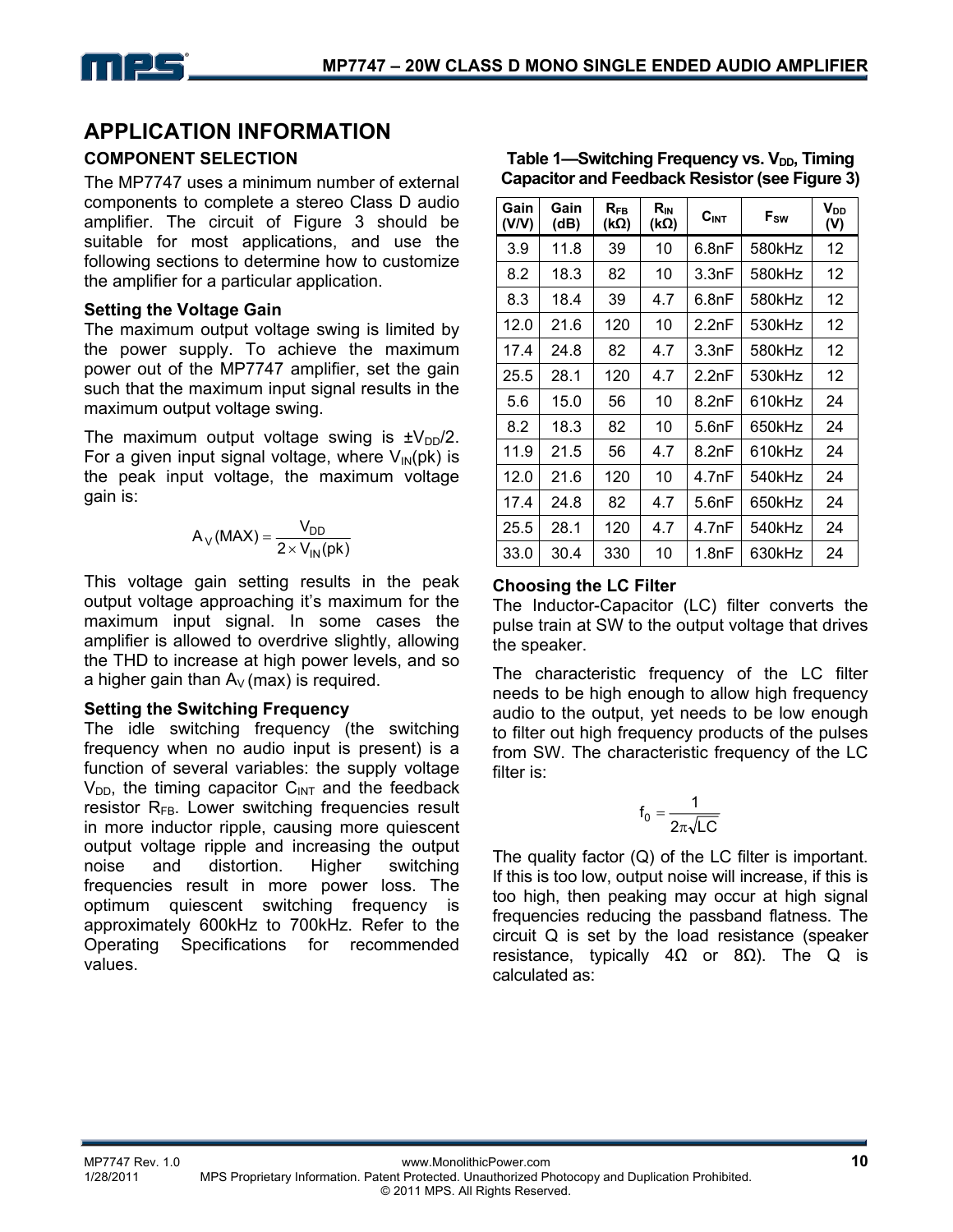

$$
Q=\frac{R_{\text{LOAD}}}{\omega_o\times L}=\frac{R_{\text{LOAD}}}{2\pi\times f_o\times L}
$$

 $\omega_0$  is the characteristic frequency in radians per second and  $f_0$  is in Hz. Use an LC filter with Q between 0.7 and 1.

The actual output ripple and noise is greatly affected by the type of inductor and capacitor used in the LC filter. Use a film capacitor and an inductor with sufficient power handling capability to supply the output current to the load. The inductor should exhibit soft saturation characteristics. If the inductor exhibits hard saturation, it should operate well below the saturation current. Gapped ferrite, MPP, Powdered Iron, or similar type toroidal cores are recommended. If open or shielded bobbin ferrite cores are used for multi-channel designs, make sure that the start windings of each inductor line up (all starts going toward SW pin, or all starts going toward the output) to prevent crosstalk or other channel-to-channel interference.

### **Output Coupling Capacitor**

The output AC coupling capacitor  $C_{\text{OUT}}$  serves to block DC voltages and thus passes only the amplified AC signal from the LC filter to the load. The combination of the coupling capacitor,  $C<sub>OUT</sub>$ and the load resistance results in a first-order high-pass filter. The value of  $C_{\text{OUT}}$  should be selected such that the required minimum frequency is still allowed to pass. The output corner frequency (-3dB point),  $f_{\text{OUT}}$ , can be calculated as:

$$
f_{\text{OUT}} = \frac{1}{2 \times \pi \times R_{\text{LOAD}} \times C_{\text{OUT}}}
$$

Set the output corner frequency ( $f_{\text{OUT}}$ ) at or below the minimum required frequency.

The output coupling capacitor carries the full load current, so a capacitor should be chosen such that its ripple current rating is greater than the maximum load current. Low ESR aluminum electrolytic capacitors are recommended.

### **Input Coupling Capacitor**

The input coupling capacitor  $C_{\text{IN}}$  is used to pass only the AC signal at the input. In a typical system application, the source input signal is typically centered around the circuit ground, while the MP7747 input is at half the power supply voltage  $(V_{DD}/2)$ . The input coupling capacitor transmits the AC signal from the source to the MP7747 while blocking the DC voltage. Choose an input coupling capacitor such that the corner frequency  $(f_{IN})$  is less than the passband frequency. The corner frequency is calculated as:

$$
f_{IN} = \frac{1}{2 \times \pi \times R_{IN} \times C_{IN}}
$$

### **Timer Capacitor**

The start up source current slew rate is adjustable by selecting different capacitance of timer capacitor  $C_{TIMER}$ . The larger the  $C_{TIMER}$ capacitance is, the smaller the start up current slew rate is. It is recommended to use the  $C_{TIMER}$ which capacitance is larger than 312nF, so the start up current slew rate would be smaller than 20mA/50ms which would help to eliminate the turn on pop. The recommended 2.2µF capacitor  $C_{TIMER}$  results in a start up current slew rate of approximately 20mA/350ms.

#### **Power Source**

For maximum output power, the amplifier circuit requires a regulated external power source to supply the power to the amplifier. The higher the power supply voltage, the more power can be delivered to a given load resistance, however if the power source voltage exceeds the maximum voltage of 36V, the MP7747 may sustain damage. The power supply rejection of the MP7747 is excellent (typically -60dB), however noise at the power supply can get to the output, so care must be taken to minimize power supply noise within the pass-band frequencies. Bypass the power supply with a large capacitor (typically aluminum electrolytic) along with a smaller 1µF ceramic capacitor at the MP7747  $V_{DD}$  supply pins.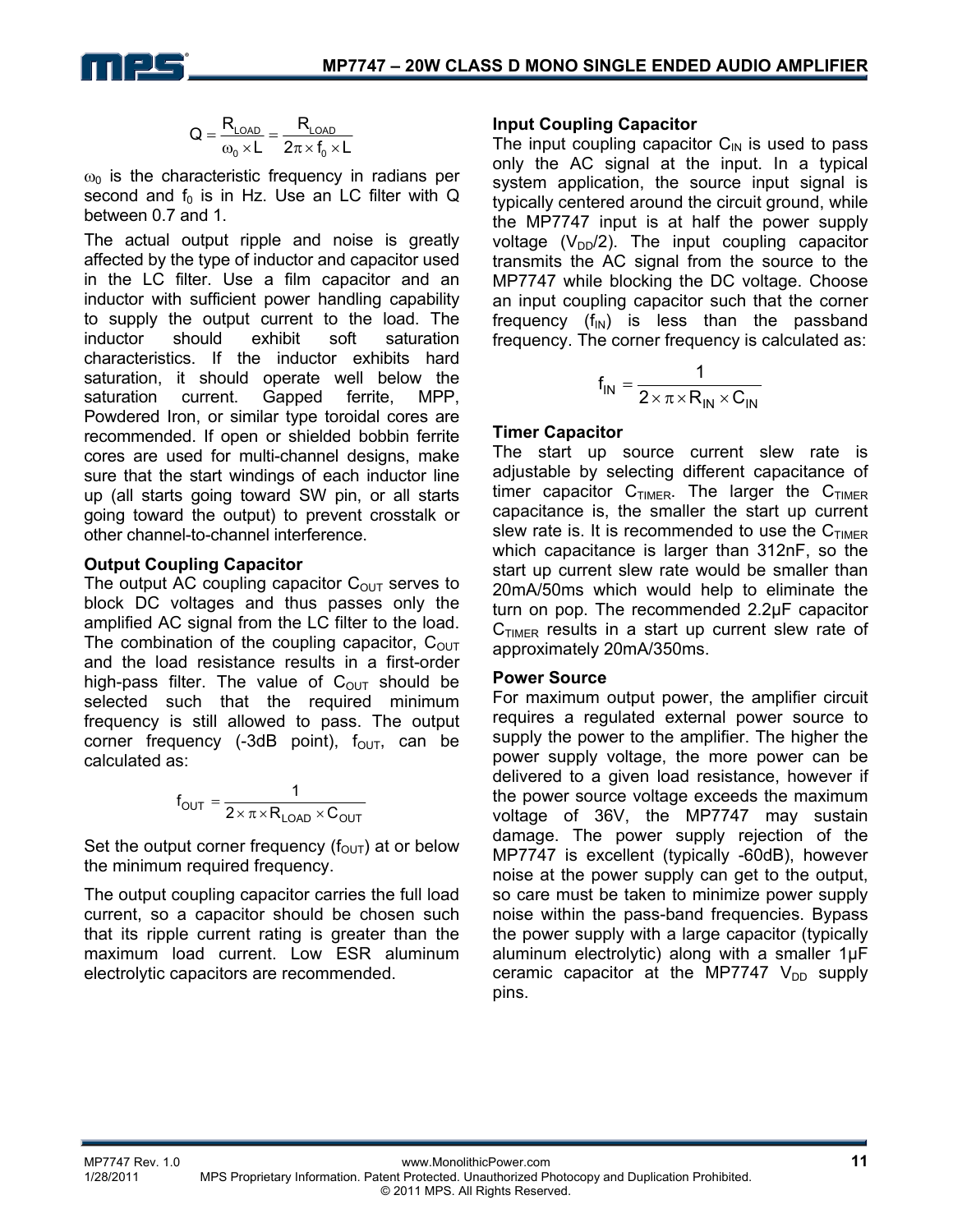

#### **PCB Layout**

The circuit layout is critical for optimum performance and low output distortion and noise. It is highly recommended to duplicate EVB layout for optimum performance. If change is necessary, please follow these guidelines and take Figure 4 for references.

1) Place the following components as close to the MP7747 as possible:

#### Bootstrap Cap

 $C_{BS}$  is used to supply the gate drive current to the internal high-side MOSFET. Place the  $C_{BS}$  as close to pins 8 (BS) and 9 (SW) as possible.

#### Power Supply Bypass

 $C_{BYP}$  carries the transient current for the switching power stage. To prevent overstressing of the MP7747 and excessive noise at the output, place  $C_{BYP}$  as close to pins 7 (VDD) and 10 (PGND) as possible.

#### Integrated Capacitors

 $C<sub>INT</sub>$  is used to set the amplifier switching frequencies and are typically on the order of a few nF. Place the  $C<sub>INT</sub>$  as close to pins 1 (PIN) and 2 (NIN) as possible to reduce distortion and noise.

#### Reference Bypass Capacitors

 $C_R$  filters the  $\frac{1}{2}$  VDD reference voltages. Place  $C_R$  as close to the IC as possible to improve power supply rejection and reduce distortion and noise at the output.

2) The Inductor-Capacitor (LC) filter converts the pulse train at SW to the output voltage that drives the speaker. Please keep the filter capacitor close to the inductor.

3) When laying out the PCB, use two separate ground planes, analog ground (AGND) and power ground (PGND), and connect the two grounds together at a single point (usually around the bulk bypass capacitor) to prevent noise injection into the amplifier input to reduce distortion.

4) Keep the sensitive feedback signal trace on the input side and shield the trace with the AGND plane. Make sure that any traces carrying the switch node (SW) voltages are separated far from any input signal traces. If it is required to run the SW trace near the input, shield the input with a ground plane between the traces. If multiple amplifiers are used on a single board, make sure that each channel is physically separated to prevent crosstalk. Make sure that all inductors used on a single circuit board have the same orientation.

If multiple amplifiers are used on a single board, make sure that the power supply is routed from the source to each channel individually, not serially. This prevents channel-to-channel coupling through the power supply input.

#### **Electro-Magnetic Interference (EMI) Considerations**

Due to the switching nature of the Class D amplifier, care must be taken to minimize the effects of electromagnetic interference from the amplifier. However, with proper component selection and careful attention to circuit layout, the effects of the EMI due to the amplifier switching can be minimized.

The power inductors are a potential source of radiated emissions. For the best EMI performance, use toroidal inductors, since the magnetic field is well contained inside the core. However toroidal inductors can be expensive to wind. For a more economical solution, use shielded gapped ferrite or shielded ferrite bobbin core inductors. These inductors typically do not contain the field as well toroidal inductors, but usually can achieve a better balance of good EMI performance with low cost.

The size of high-current loops that carry rapidly changing currents needs to be minimized. To do this, make sure that the  $V_{DD}$  bypass capacitors are as close to the MP7747 as possible.

Nodes that carry rapidly changing voltage, such as SW, need to be made as small as possible. If sensitive traces run near a trace connected to SW, place a ground shield between the traces.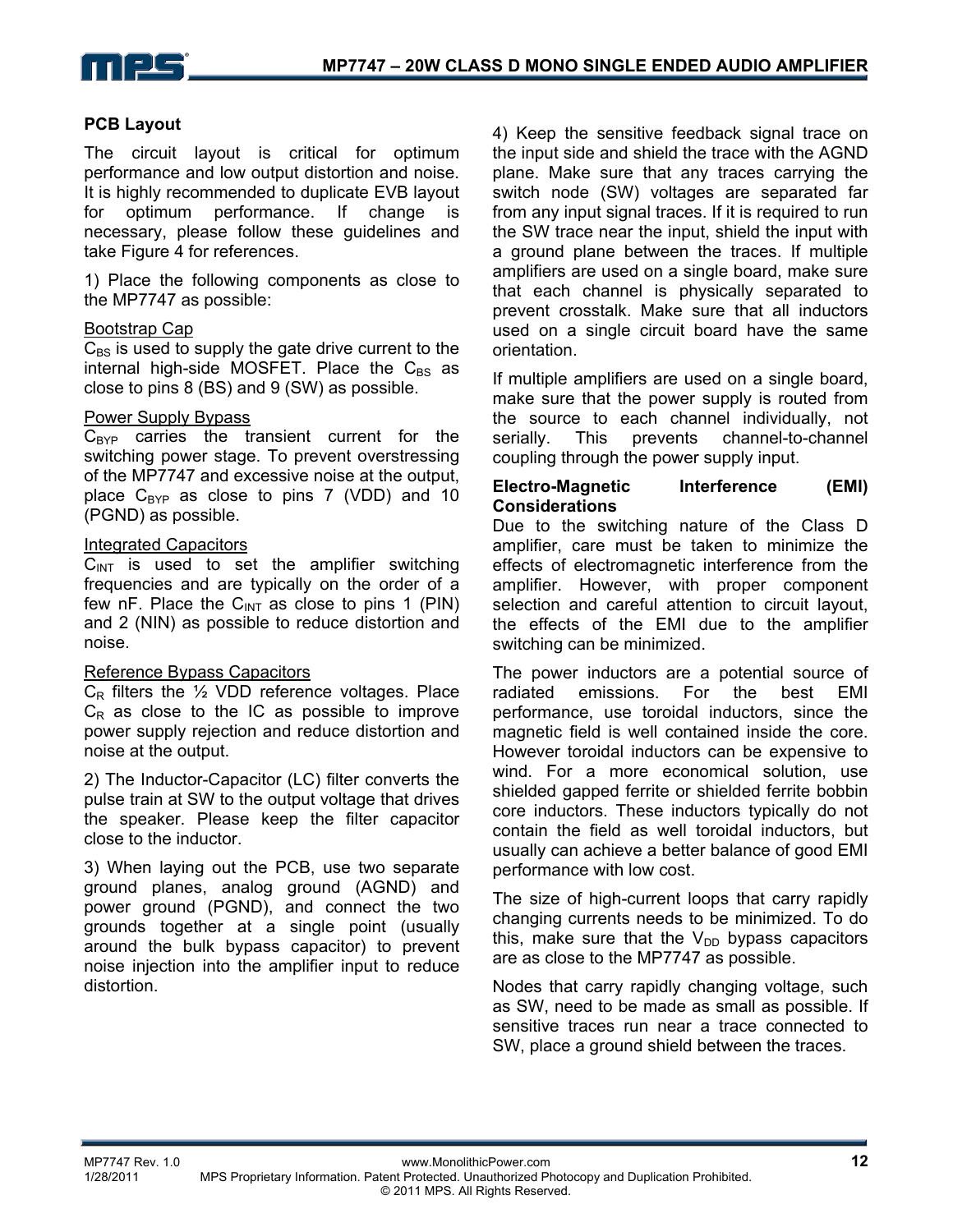

# **TYPICAL APPLICATION CIRCUIT**



**Figure 3— 24V VDD Mono Typical Application Circuit**